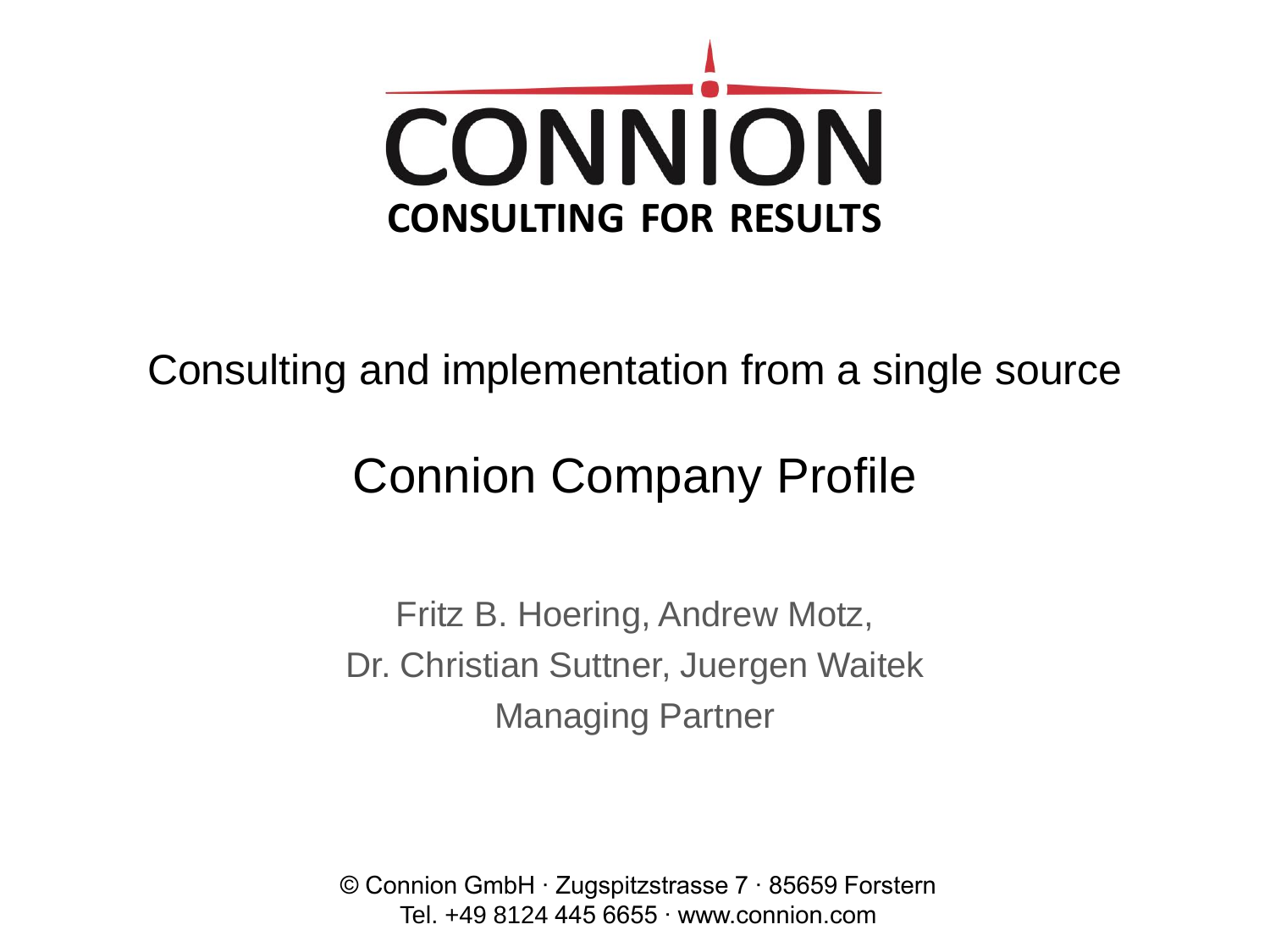

# **Connion GmbH Overview**

- Connion  $-$  Consulting and Implementation from a single source
- Legal Form: GmbH (LLC), Register court Munich, HRB 198 644
- Headquarters: 85659 Forstern (near Munich)
- Core business: Management Consulting, Interim Management
- Managing Directors: Fritz B. Hoering, Andrew Motz, Dr. Christian Suttner, Juergen Waitek
- More than 30 Partners and Consultants (m/f) and more than 300 quality checked freelancers
- Offices in Munich, Berlin, Stuttgart, Nuremberg, Frankfurt, Kassel, Dusseldorf, Hamburg, Bremen and Berne (CH)
- Cooperation with partner firms
- Partner offices in Zurich, Vienna, New York, Charleston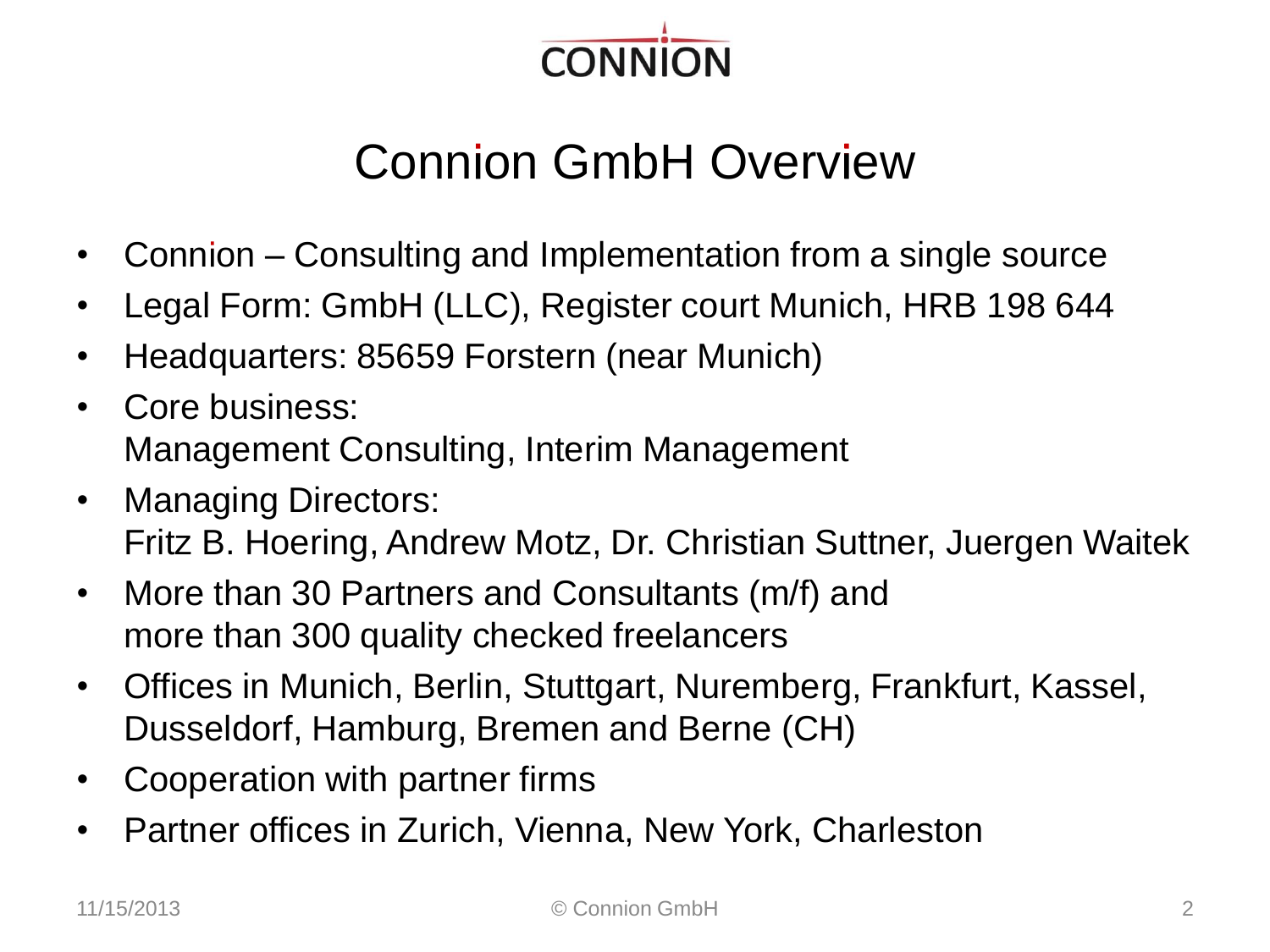

# The Connion Approach

Client support throughout the entire change cycle

Analysis and solution definition

#### **Consulting**

- Company strategy
- Company transformation
- Outsourcing
- Due Diligence and Company valuation
- Quick Checks / Audits
- Cost/benefit calculation
- Chance/risk consideration
- Implementation planning



#### Implementation

- Change Management
- Pragmatic solution execution
- Realization of Quick Wins
- Part time and full time
- Budget-protecting
- Teamwork with the client

#### Interim Management

Interim

Management

- Line assignment
- Part time and full time
- Bridging until filling
- Backing the steady state
- Unstressed phase in for permanent candidates
- Maximized success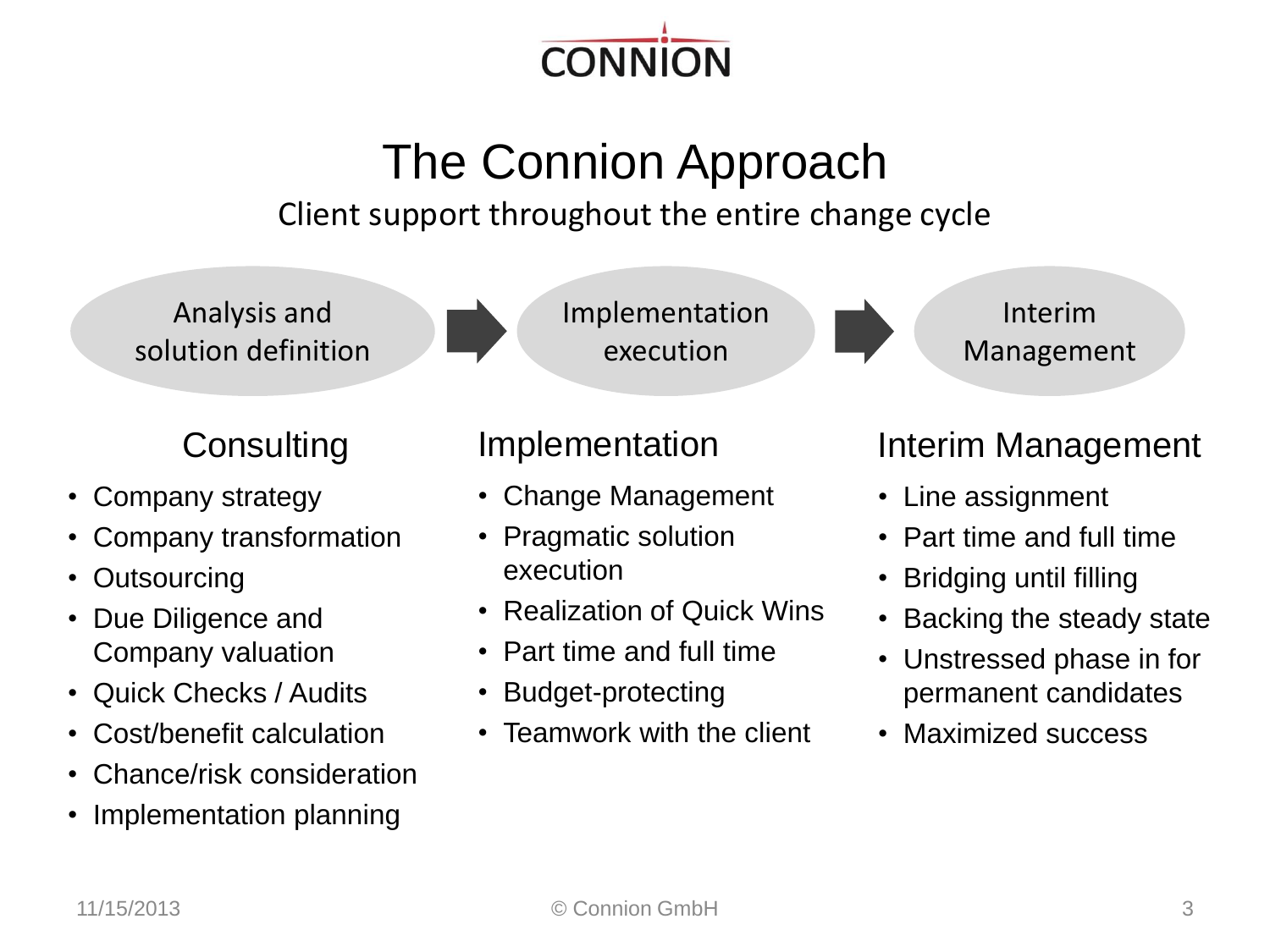

# How we differentiate

#### Our Strengths Your Benefit

#### • Concept and execution from a single source

- Advisers with own management background
- Small teams often only one adviser
- Focused, experienced experts
- Project-Partner concept

- Not only excellent theoretical, but really convertible concepts
- Not only plans, but realized change
- Slimmer (= favorable) projects
- Minor workload for employees
- Higher Buy-In of clients and employees

#### Best possible project return on the investment for our clients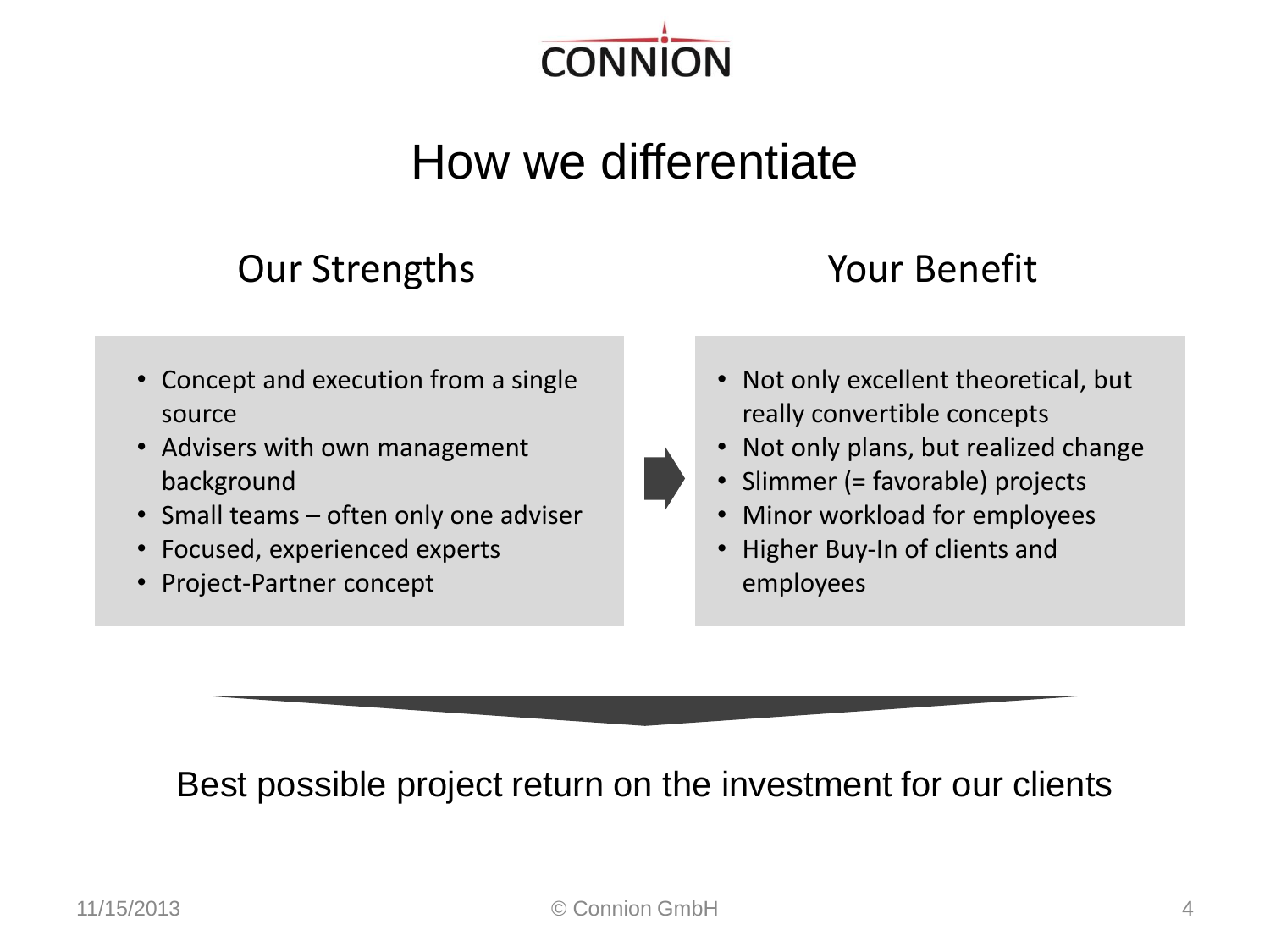

The Connion Company Compass (our focus)

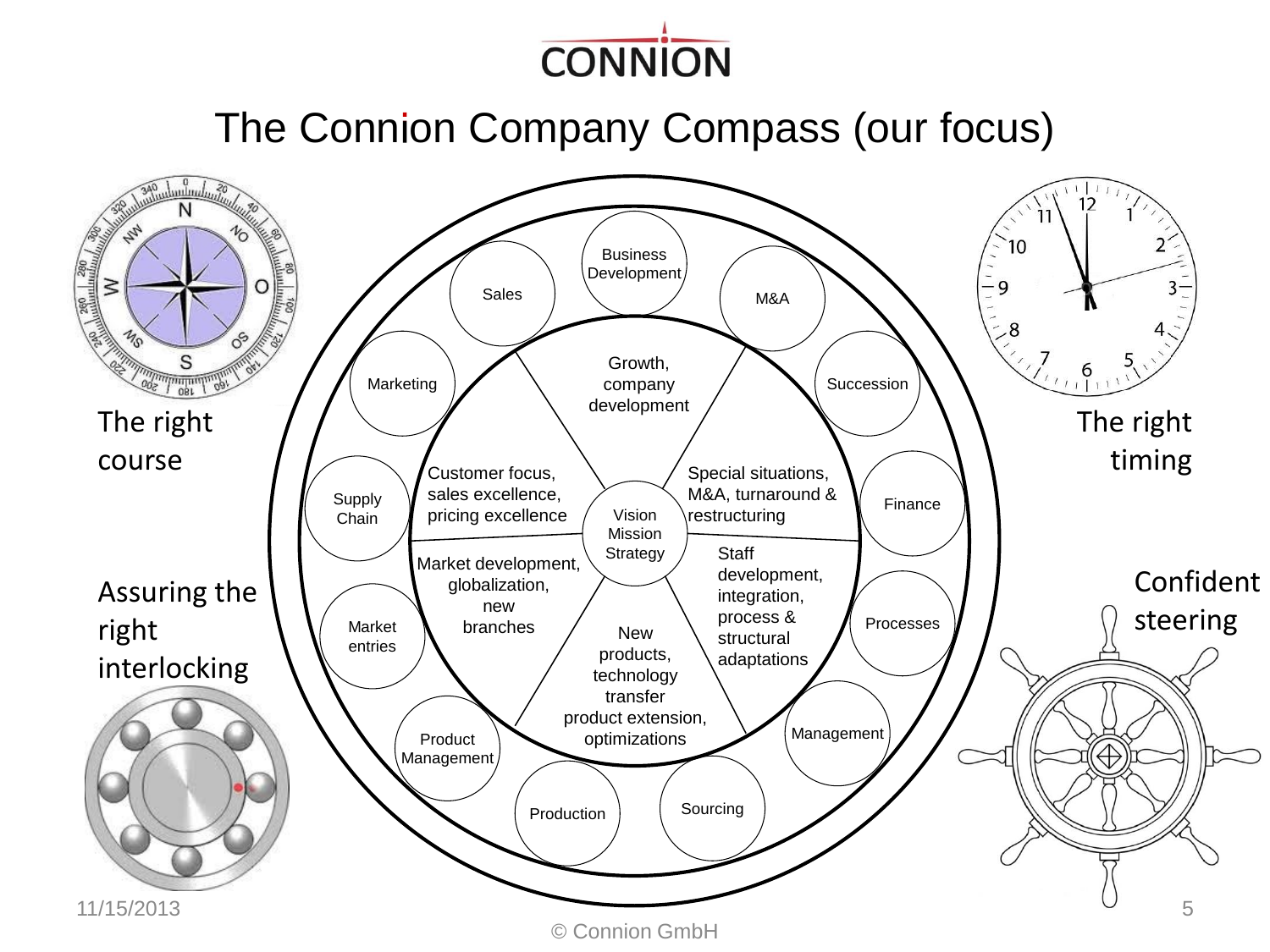

# Connion Practice Groups

- **Business Development** (market entry, internationalization, business setup and expansion etc.)
- **Sales & Marketing** (strategy, structure, management, tools, negotiation, deal making etc.)
- **Innovation & Products**  (product, program and innovation management etc.)
- **Mergers & Acquisitions** (incl. Due Diligence, PMI, MBI, MBO, order of succession etc.)
- **Sourcing** (purchasing, procurement, set-up, supplier management, quality control etc.)
- **Finance & Controlling** (liquidity, financing, capital, stocks, reporting etc.)
- **Restructuring & Turnaround** (incl. financial reorganization ex economical imbalance etc.)
- **IT**

(Cloud, Big Data, Security, Governance, Project Management and Rescue etc.)

- **Production & Logistics** (manufacturing, quality, distribution, supply chain etc.)
- **Management and Human Resources**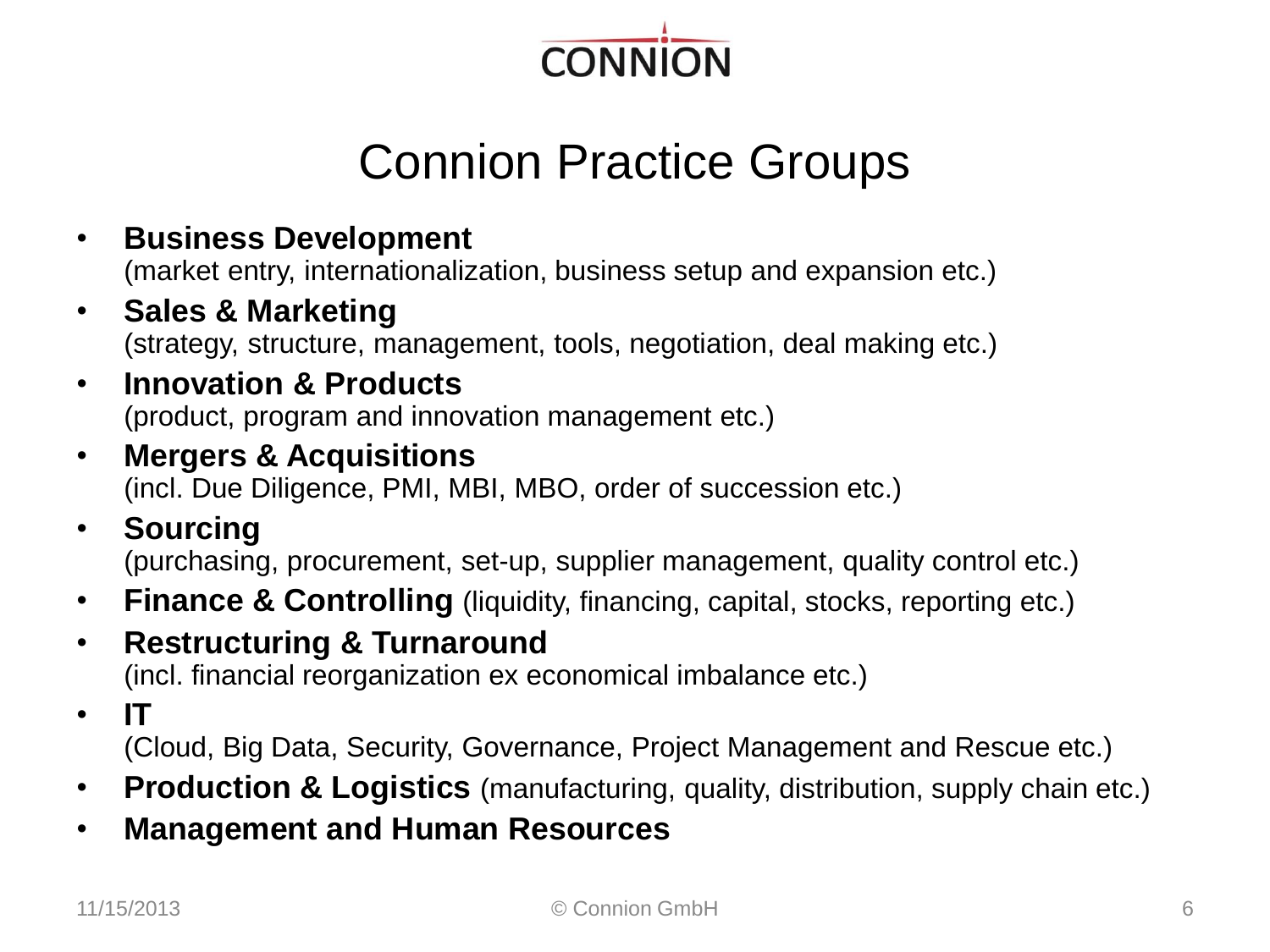

# Connion industry knowhow

- Life Science
	- Pharmaceutical industry
	- Biotechnology
	- Healthcare
	- Medical technology
	- Food & beverage, cosmetics
	- Agriculture
- Chemistry
- Telecommunications & IT
	- Wired & mobile
	- Value-added services
	- IT, IT Security, Software
	- Media technology, M2M
- Electrical engineering, Electronics, Semiconductors
- Plastics, Mineral oil products
- Transportation
	- **Logistics**
	- **Telematics**
- Engineering & manufacturing
	- Plastics technology
	- Automotive, suppliers
	- Automation
- Energy
	- Renewable energies
	- Classic energy industry
	- Building technologies
- Retail, ecommerce
- Consumer products
- Services sector
- Publishing, printing industry
- Textile, clothing & fashion
- Recycling & environment
- Construction, real estate
- Banks & Insurances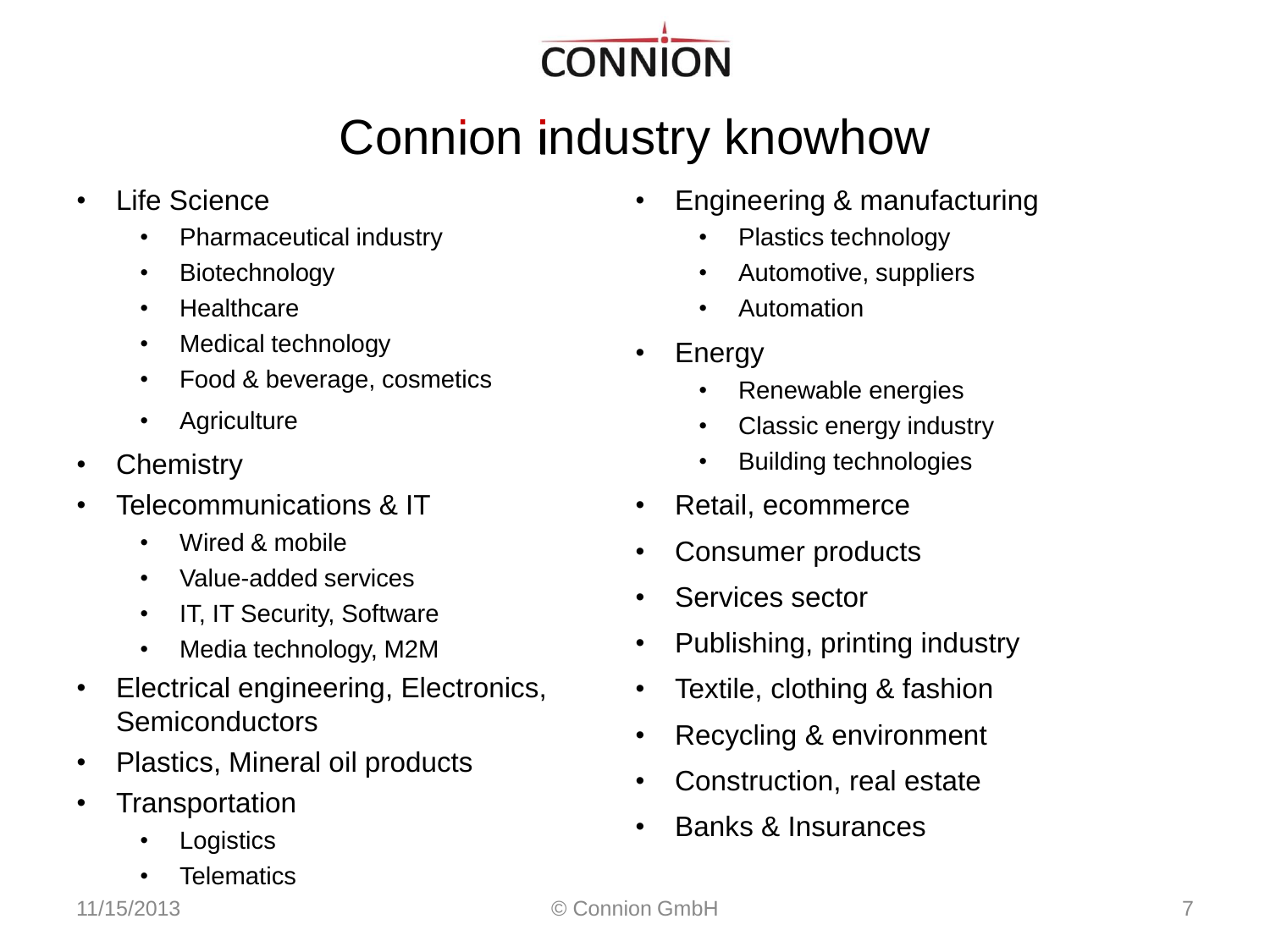

### Client segments

- Typical Connion clients are companies
	- with strong growth
	- which like to utilize their potentials better
	- in turnaround or in front of an integration
	- that need structural or process adaptations
	- in special situations, such as e. g. M&A, restructuring etc.
- Our focus is more to support our clients with our competences as to focus on certain company sizes or industries
- We deliver fitting competences to (almost) all company situations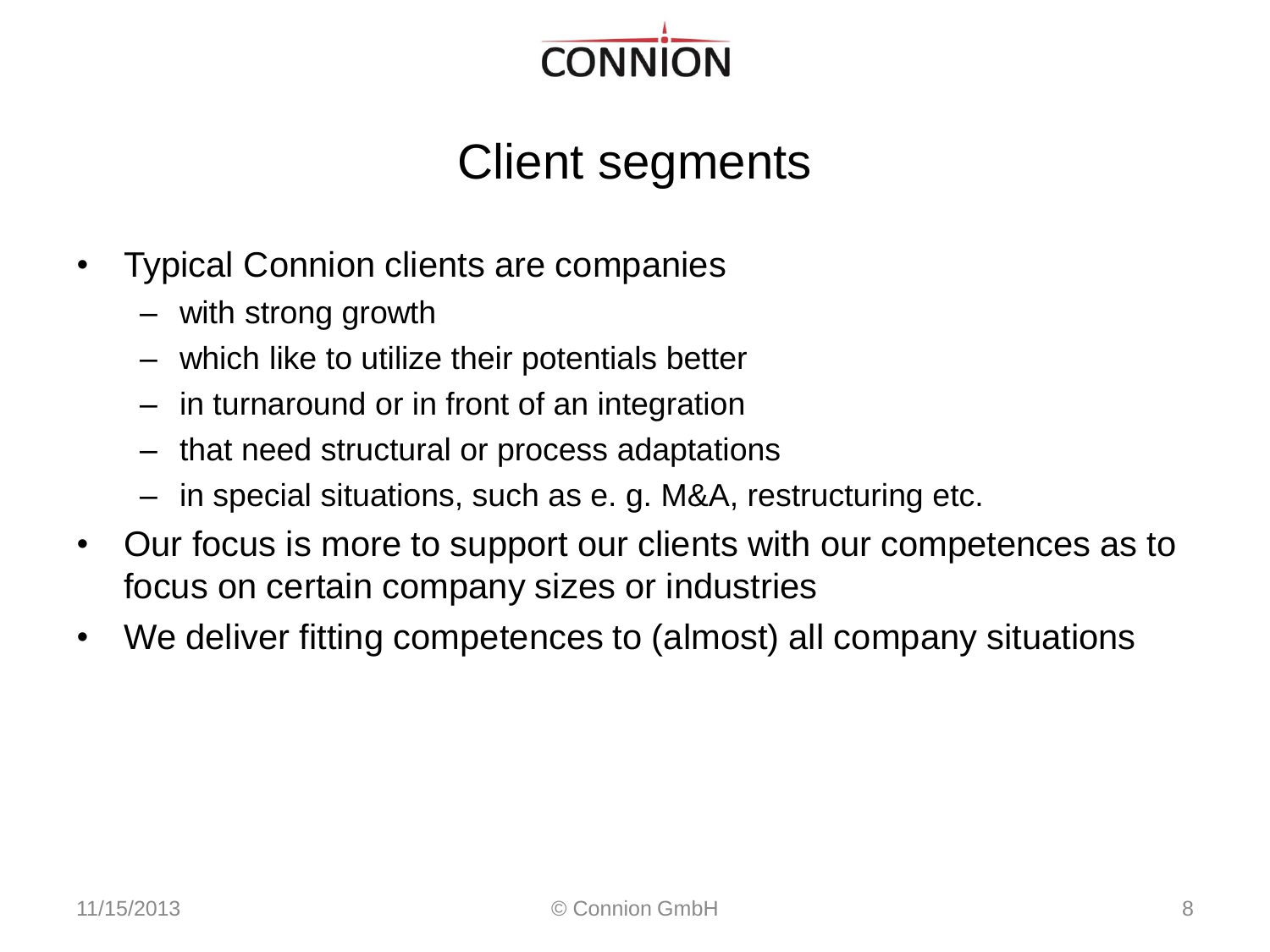

#### Company situations and solution offering

| Situation       | • Strong growth                                                                                                                                                                                                                                                                                                                               | • Check & review                                                                                                                                                                                                                                                                                                                                                            | • Integration                                                                                                                                                                                                                                                                                              | • Special situations                                                                                                                                                                                          |
|-----------------|-----------------------------------------------------------------------------------------------------------------------------------------------------------------------------------------------------------------------------------------------------------------------------------------------------------------------------------------------|-----------------------------------------------------------------------------------------------------------------------------------------------------------------------------------------------------------------------------------------------------------------------------------------------------------------------------------------------------------------------------|------------------------------------------------------------------------------------------------------------------------------------------------------------------------------------------------------------------------------------------------------------------------------------------------------------|---------------------------------------------------------------------------------------------------------------------------------------------------------------------------------------------------------------|
|                 | • Fast growth                                                                                                                                                                                                                                                                                                                                 | • Realignment                                                                                                                                                                                                                                                                                                                                                               | • Optimization                                                                                                                                                                                                                                                                                             | • M&A, turnaround                                                                                                                                                                                             |
| Client          | • Portfolio firms, Start-ups                                                                                                                                                                                                                                                                                                                  | • Investors                                                                                                                                                                                                                                                                                                                                                                 | • Medium sized firms                                                                                                                                                                                                                                                                                       | • Corporate divisions                                                                                                                                                                                         |
|                 | • Investors                                                                                                                                                                                                                                                                                                                                   | • All company sizes                                                                                                                                                                                                                                                                                                                                                         | • Corporate divisions                                                                                                                                                                                                                                                                                      | • Subsidiaries                                                                                                                                                                                                |
| <b>Offering</b> | • Revenue enforcement<br>• Growth management<br>• Hit-rate improvements<br>• Shorten lead to deal time<br>• More customer focus<br>• Marketing and messaging<br>• Product consolidations<br>• Time to market<br>• Preparation and execution<br>of exits<br>• Merger with other firm<br>• Completion of skills<br>• Resources (also part-time) | • Investition and acquisition<br>success analysis<br>• Due Diligence<br>• SWOT analysis<br>• Catalogue of measures<br>• Internationalization<br>• Strategy review<br>• Search and selection of<br>acquisition targets<br>• Sales optimization<br>• Process optimization<br>• Cost optimization<br>• Resources equalization<br>• Increase profitability<br>• Maximize growth | • Process integration<br>• Group compatibility<br>• Profit improvements<br>• Liquidity improvements<br>• Retention/expansion of<br>competing power<br>• Process optimization<br>• Reduction of complexity<br>• Operation analysis<br>• Preparation of succession • Post Merger<br>• Subsequent regulations | • Objective enforcement<br>• Preparation of<br>corporate sales<br>• Consolidations<br>• Spin-off preparation<br>and execution<br>• Strategic fit<br>• cultural fit<br>• Intercultural adaption<br>Integration |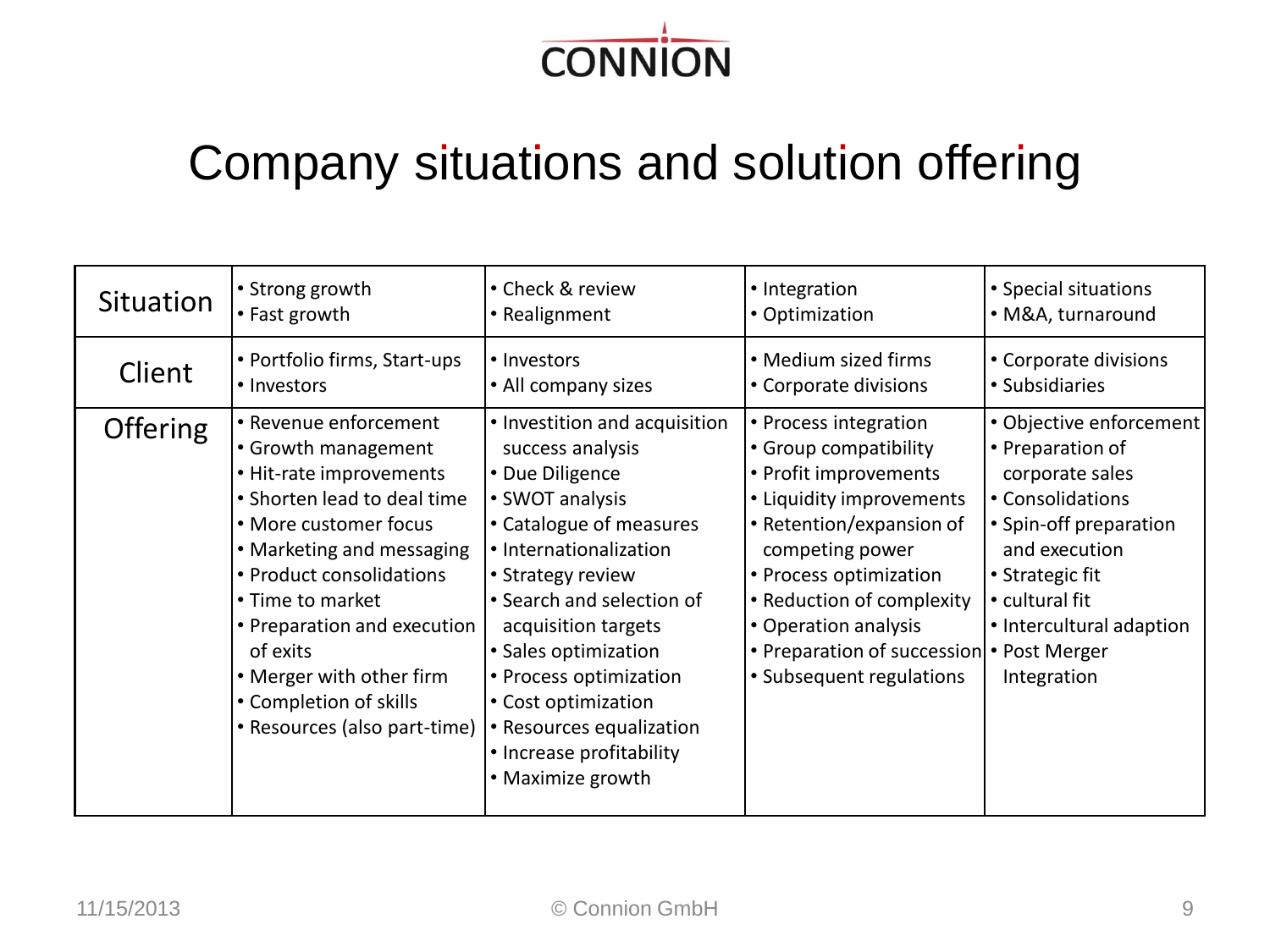

# Our solution offering (examples)

#### **Starting situation (before) Solution (after)**

Need of new branches for internationalization

Profitability and efficiency have room for improvement

Company grows, but growths speed is behind expectations

We build the necessary legal and operational conditions, provide the management for the start and build the necassary structures

We restructure your company and switch it to the growth route

Succession is due **We find the right successor and accompany** the transition. We keep the firm fit in the process to retain the value

> We develop the right measures with you, adapt the sales strategy and make the team buy-in to it  $-$  incl. training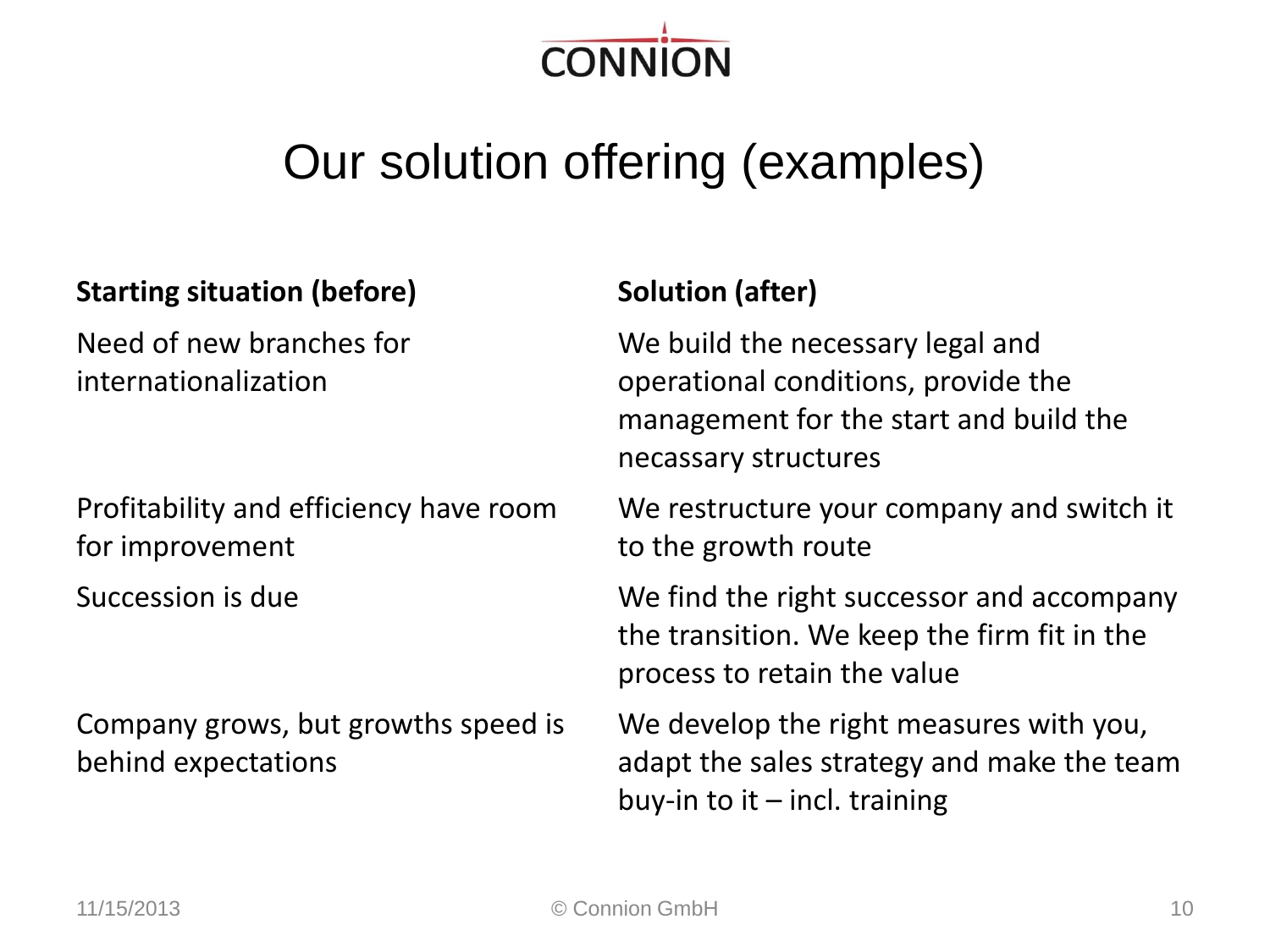

# **Connion Management**

- Fritz B. Hoering
	- Consulting experience at Accenture and CEO advise
	- CEO et al. At Deutsche Post Signtrust, Ascom IT Security AG
- Andrew Motz
	- For many years CFO at Siemens and Nokia-Siemens in the US and Europe
	- Experieced specialist in M&A, Integration and Finance Change Management
- Dr. Christian Suttner
	- Consulting experience at Booz Allen Hamilton
	- Vice President at Infineon
- Jürgen Waitek
	- Long-term commercial Managing Director in medium-sized businesses
	- Controller in the engineering, semiconductor and retail industry